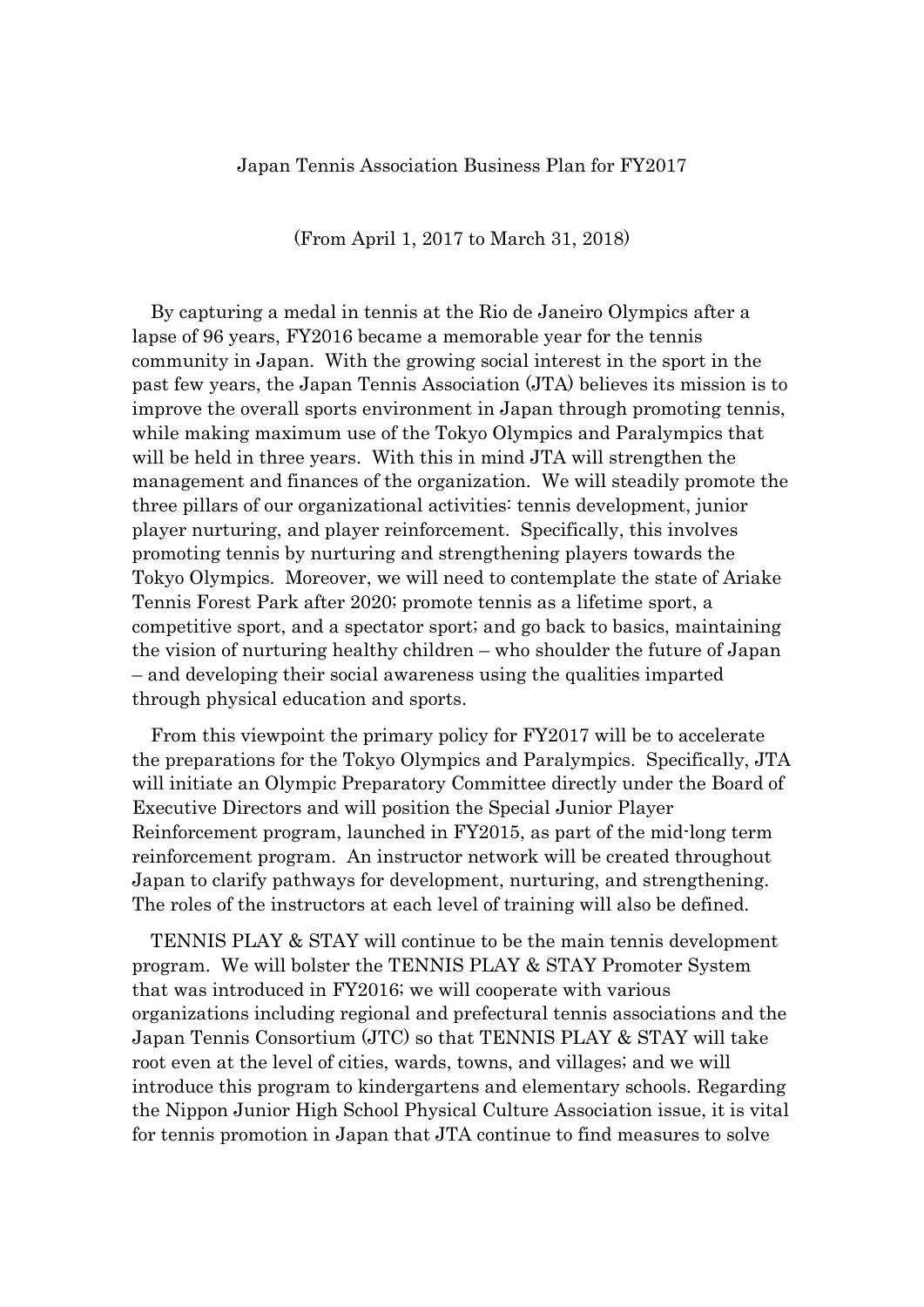the so-called "Lost Three Years" so that tennis can be played more in junior high schools throughout the country.

There is no doubt that tournaments play a major role in tennis becoming a lifetime sport, a competitive sport, and a spectator sport. There are ITF, ATP, and WTA tournaments held in Japan and JTA hosts international tournaments such as the Rakuten Japan Open, the largest tennis event in Japan and our main income, as well as the Japan Women's Open, the only WTA international tournament in Japan. Furthermore, JTA welcomed a new title sponsor, the Mitsubishi group, in FY2016 for the All Japan Tennis Championships, a main tennis tournament for the general public. JTA also hosted the All Japan Veterans Tennis Championship, a tournament for veteran players that introduced a new 85-year-old class and was held in Fukuoka and Nagoya; the Osaka Mayor's Cup World Super Junior Tennis Championships and Japan Open Junior Tennis, which represent our international junior championships; and junior tennis championships for youngsters in Japan aged 12 to 18. On the other hand, while international tournaments are being re-examined, it is also time for Japan to reassess tournaments, especially for juniors, in consideration of heat stroke and necessary attendant measures during the hot summer months. JTA will review the tennis schedule in Japan by keeping close contact with various tournament directors and local associations.

Fair play is the touchstone not only for tennis but also for all sports. Throughout the previous fiscal year, JTA promoted the Five Point Selfjudging Principles. In FY2016, we configured a pre-training e-learning environment for registered professional players that will be implemented into the professional registration system this fiscal year. We are also exploring the integration of an effortless e-learning compliance-training program, including anti-doping issues, into this registration system for JTA directors, staff, and non-players. JTA will also continue to promote the Five Point Self-judging Principles, fair play, and compliance in all JTA activities.

During the previous fiscal year, JTA entered into a cooperative memorandum of understanding (MOU) with the Federation Française de Tennis (FFT). This is the first MOU that JTA has concluded with an overseas federation. We will steadily carry out the specific programs stated in this MOU. Furthermore, following last year's precedent, in October JTA will sponsor the East Asian Junior Team Tennis Tournament in Ariake, Tokyo. This will provide an opportunity for junior tennis players from China, South Korea, Taiwan, and Hong Kong to interact with each other through friendly competition. Last May, JTA held the first World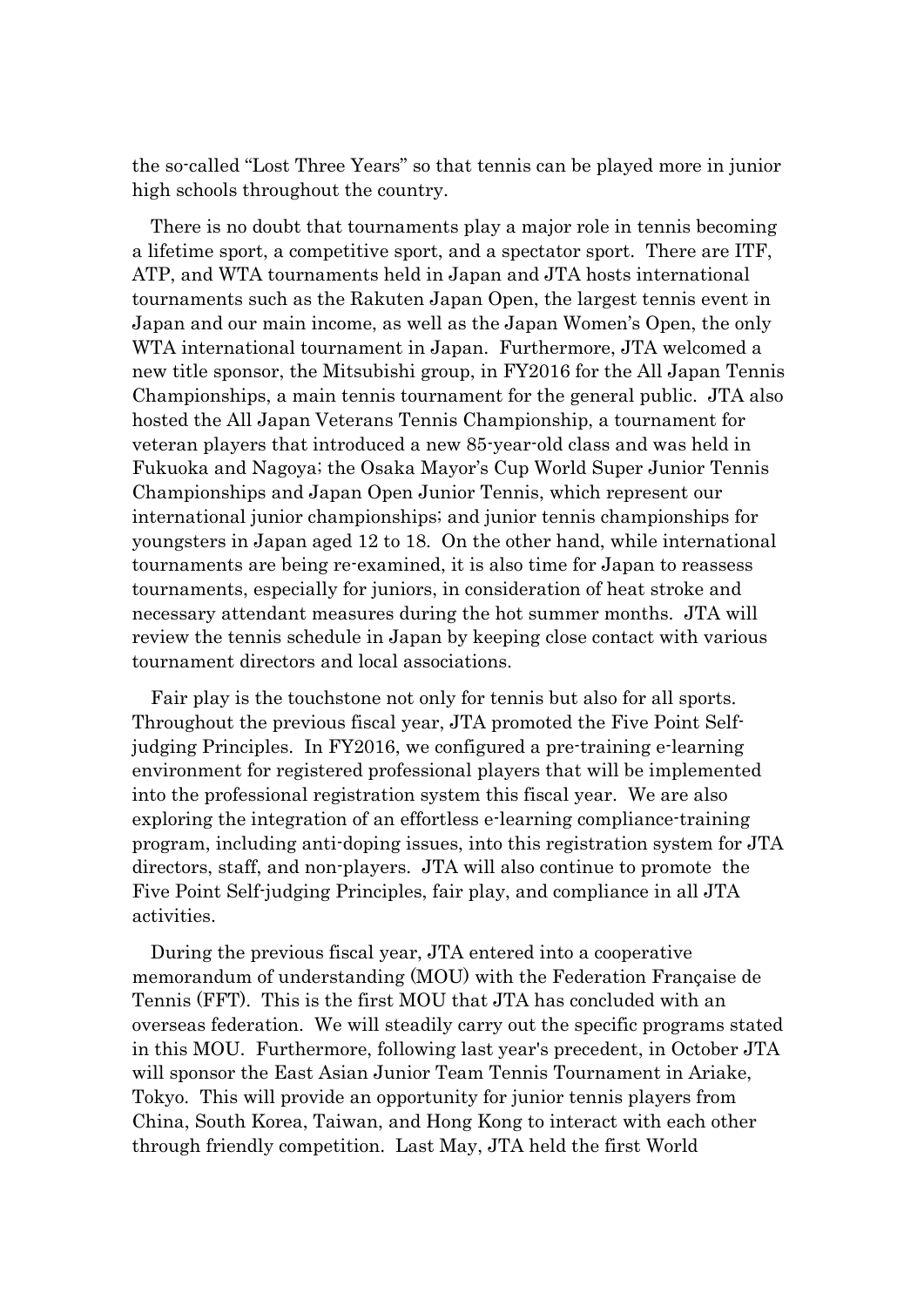Wheelchair Tennis Team Cup, sanctioned by the International Tennis Federation (ITF). This was a valuable experience in order to hold the wheelchair tennis games for the 2020 Tokyo Paralympics. JTA will strengthen its cooperation with the Japan Wheelchair Tennis Association this fiscal year and will continue to cooperate, support, and promote wheelchair tennis, which plays a major role in sports for the handicapped.

As a public interest incorporated foundation, JTA is responsible to create and maintain an environment to develop tennis, nurture junior players, and train players. JTA manages and operates the registration system for players, instructors, and umpires. As one of the measures to improve tennis infrastructure, we also promote activities to induct junior and veteran players into the JPIN player registration system, which complies with international standards. While there are social concerns about the methods of training in sports and athletic compliance, JTA re-examines the role that training holds for certified tennis instructors, beginning with the JTA conference that is held every March. We will nurture international umpires, who are indispensable to holding the Tokyo Olympics and Paralympics, and to hosting international tournaments in Japan; we will create a network throughout Japan for tennis medical doctors to ensure safe tournament operation; and, we will also prepare an accreditation system for tennis trainers.

The Ariake Tennis Forest Park, the 2020 Tokyo Olympic and Paralympic tennis venue, will be renovated starting in November for roughly 18 months. The major issue will be to secure alternative venues to hold major tournaments during the 2018 to 2019 season and to secure sound financial solutions. With regard to securing alternative venues, JTA will aim to hold tournaments within a scope that will equal the preceding years with the understanding and cooperation of the Tokyo Metropolitan Government, regional and prefectural tennis associations, and our supporting companies.

The FY2016 financial statement is expected to be in the black with a positive balance from the income and expenditures of our tournaments such as the Rakuten Japan Open. While the FY2017 budget will be in the negative due to the expanding business scale and the balancing of income and expenditures based on the standards as a public interest incorporated foundation, we reserved tournaments funds in the FY2016 financial statement as we anticipate a curtailment in tournament scale due to renovations at Ariake during the 2018 to 2019 season. As sound financial planning is indispensable for stable operations, JTA has enacted a four-year financial plan starting from FY2017 to be prepared for future income variations.